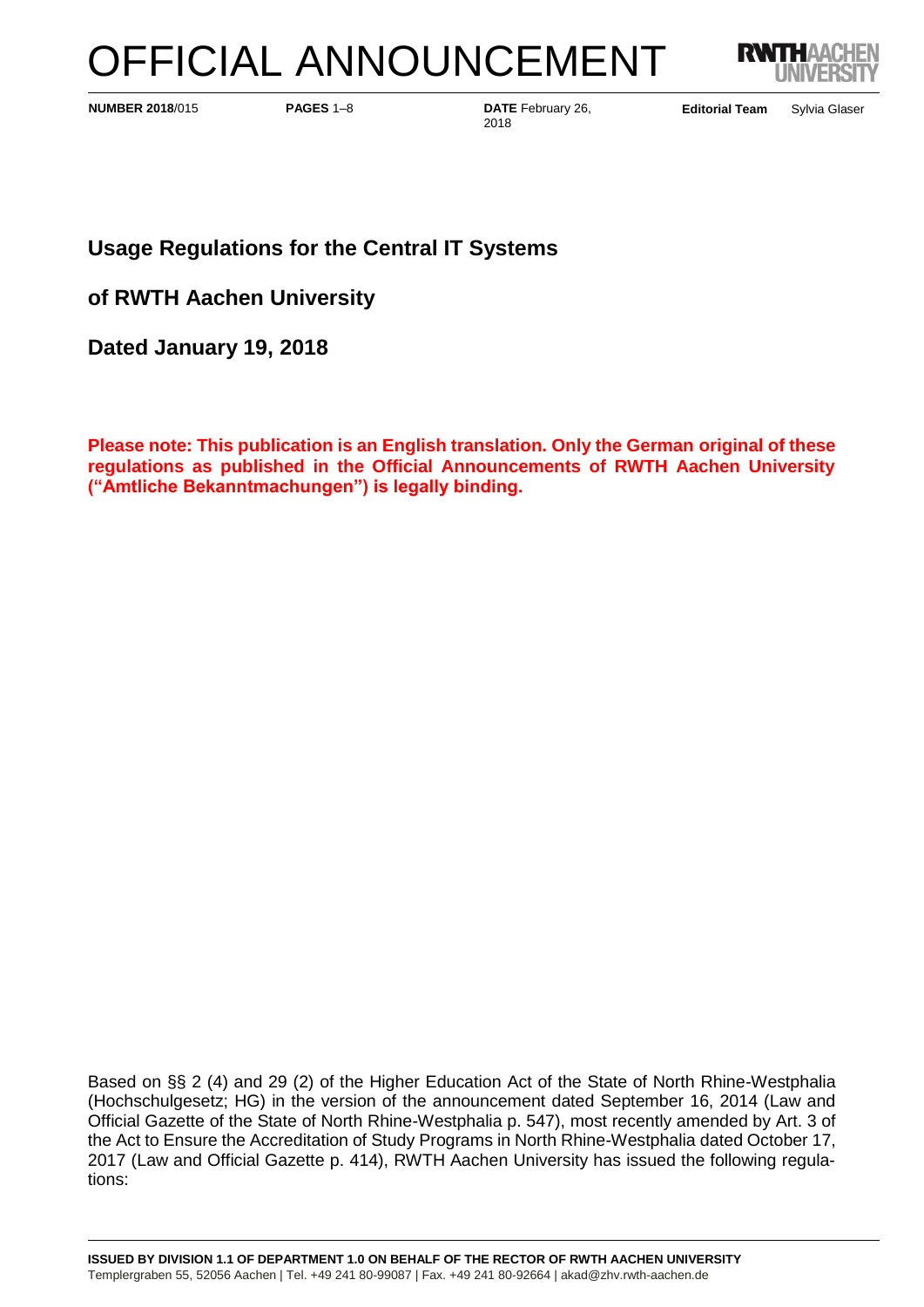### **Table of Contents**

#### **Preamble**

- § 1 Scope of Application
- § 2 Authorization and Permission for Use
- § 3 Rights and Duties of the Users
- § 4 Restriction and Exclusion
- § 5 End of the Usage Relationship
- § 6 Rights and Duties of the IT Center
- § 7 Liability of the Users
- § 8 Liability of RWTH
- § 9 Entry Into Force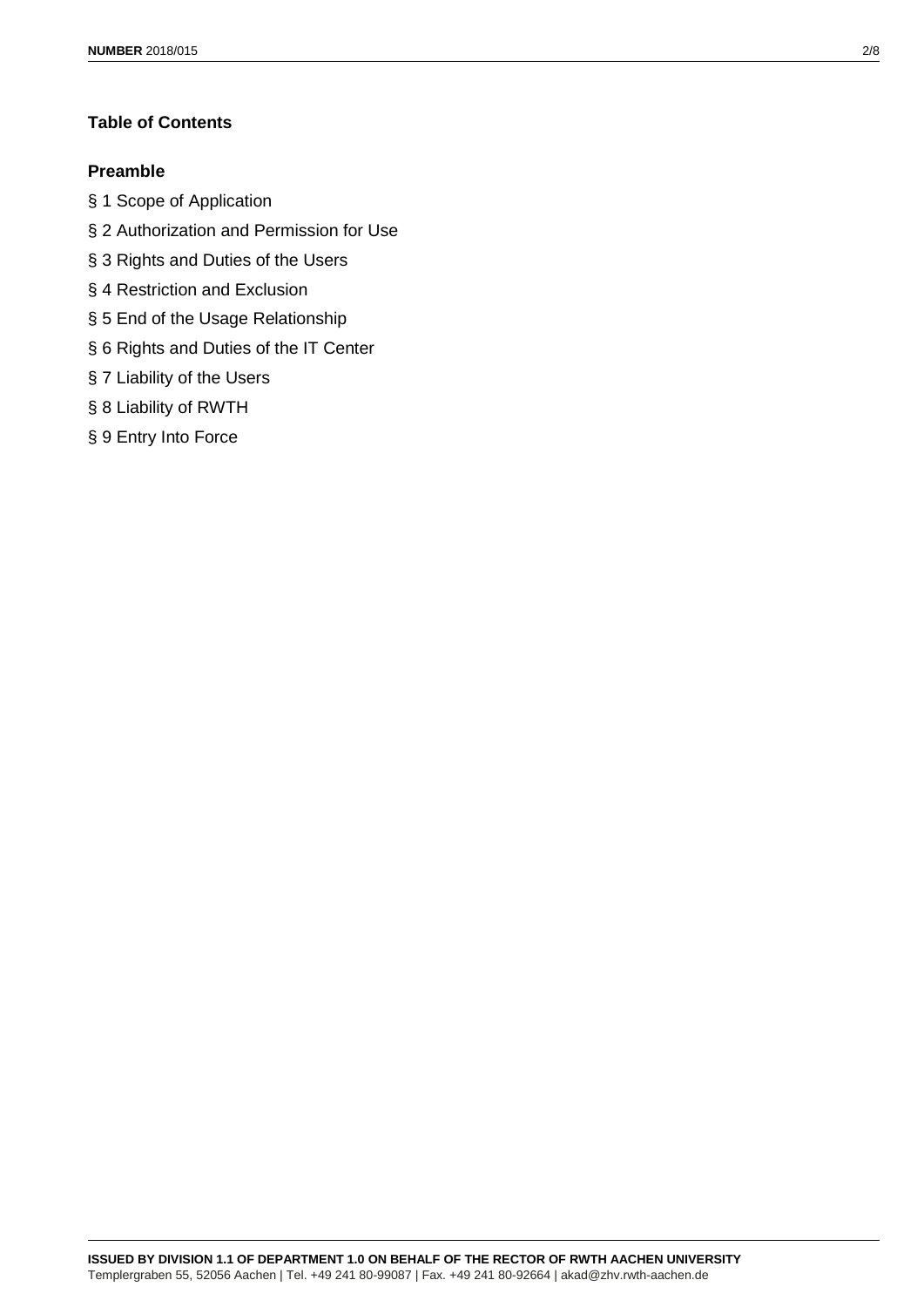#### **Preamble**

The aim of these regulations is to regulate the use of all central IT infrastructures and services of the IT Center. The basic rules defined here enable the trouble-free and safe use of these resources. On the basis of proper operation of the central IT infrastructures and services, these regulations ensure their unhindered use based on the relationship between the IT Center and the authorized users.

#### **§ 1 Scope of Application**

- (1) These regulations apply to the use of all IT infrastructures and services of RWTH Aachen University that are the responsibility of the IT Center. This includes RWTH's computer and data processing systems, communications networks and communications equipment, and other systems used for computer-based information processing.
- (2) In order to maintain the proper operation of the IT infrastructures and services, the director of the IT Center may, after consultation with the Steering Group for the IT Center, establish further specific regulations and guidelines for individual services as usage regulations. These will be posted on the IT Center website.

#### **§ 2 Authorization and Permission for Use**

- (1) Members of RWTH are permitted to use the central IT infrastructure and services in accordance with Section 9 of the Higher Education Act of North Rhine-Westphalia (Hochschulgesetz NRW). Furthermore, the following persons can be authorized:
	- a. Affiliates of RWTH,
	- b. Members and affiliates of other universities in the state of North Rhine-Westphalia and universities outside the state of North Rhine-Westphalia on the basis of special agreements,
	- c. Members and affiliates of collaborating partners and institutions linked through international relationships, e.g. partner universities,
	- d. External employees in research networks,
	- e. Participants in special courses of study or events of education and training;
	- f. RWTH representatives to perform their official duties.
- (2) The head of the IT Center, in consultation with the CIO Advisory Board, shall decide on the authorization of additional external users, provided that free capacities are still available after the aforementioned user groups have been given priority.
- (3) The purpose of the authorization to use the central IT infrastructure and services of RWTH is exclusively the performance of tasks in academic research, teaching and studies, the library, University administration, for education and further training as well as for the fulfillment of other tasks of RWTH. Minor deviations from this use may be permitted if they do not significantly impair the purpose of the IT Center or the interests of other users.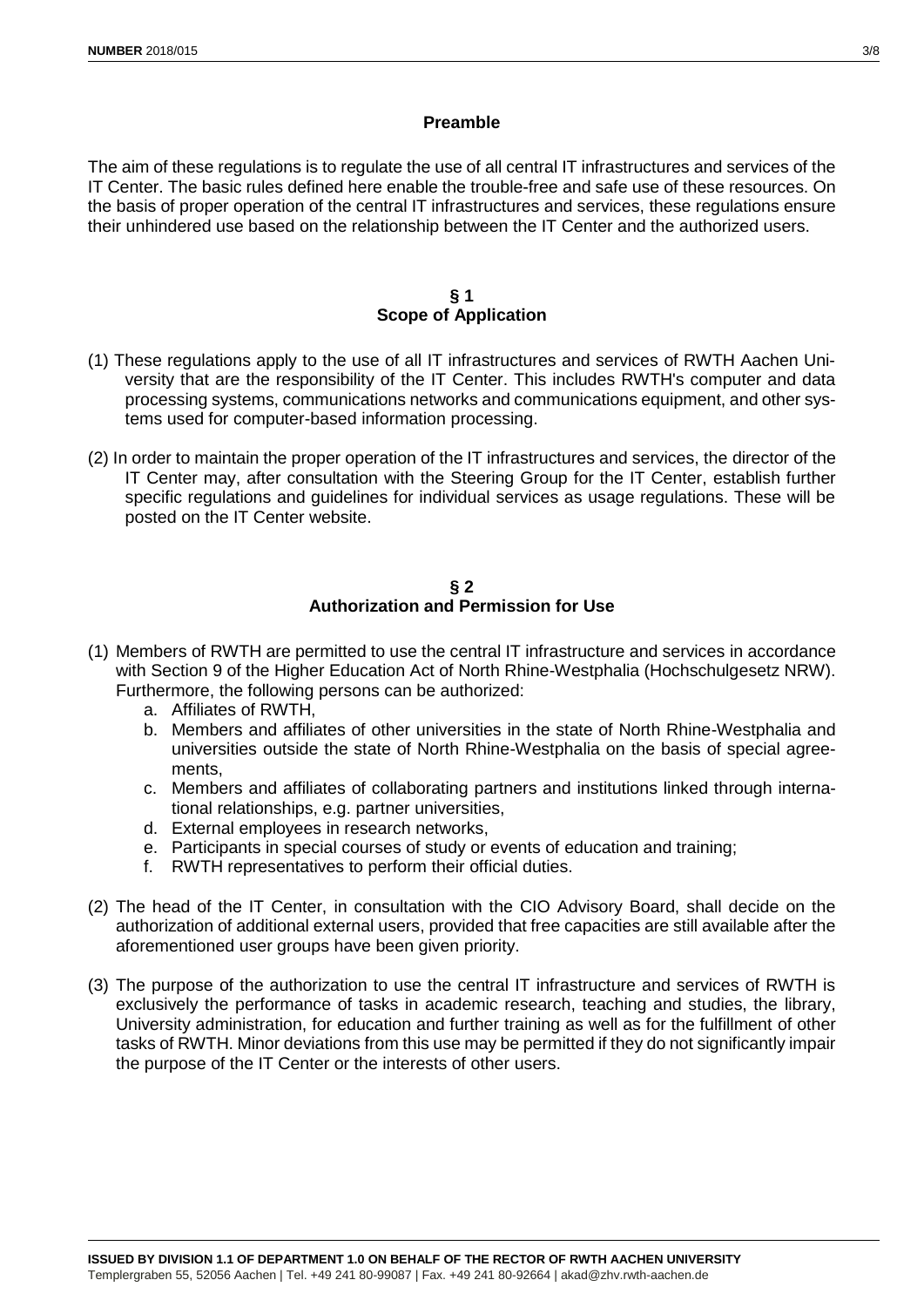- (4) Authorization to use the central IT infrastructure and services of RWTH is granted by issuing a unique user ID. Any user IDs that are not automatically process-generated can be created upon request. Parts of the IT infrastructure and services can be authorized without a user ID.
- (5) The authorization of use is, in principle, task-related and can be limited in time and scope. In particular, to ensure proper and trouble-free operation, the usage permit may be linked to a limitation of the available resources as well as to other usage-related conditions and requirements.
- (6) The authorization of use may be denied, revoked, or subsequently restricted in whole or in part, in particular if:
	- a. no proper application has been submitted or the information in the application is not or is no longer correct,
	- b. the requirements pursuant to Paragraph 1 for permissible use of the central IT infrastructure and services are not or are no longer met,
	- c. the person authorized to use the facility has been excluded from use in accordance with § 5 of these Regulations,
	- d. the user's planned project is not in accordance with the purposes pursuant to  $\S 2$  (3),
	- e. the existing central IT infrastructure and services are unsuitable for the requested use or cannot be provided in accordance with the required useful life,
	- f. the capacity of the resources whose use is requested is insufficient for the planned use because of an existing workload,
	- g. the required IT components are connected to IT infrastructures (e.g., communication networks) that must meet special data protection requirements and no objective reason for the planned use is apparent,
	- h. it is anticipated that the requested use will unreasonably interfere with other authorized projects,
	- i. the circle of users is to be restricted due to contractual obligations,
	- j. reasons of foreign trade law do not permit use by certain persons (embargo).

#### **§ 3 Rights and Obligations of the Users**

- (1) Authorized users have the right to use the central IT infrastructures and services within the scope of the authorization and in accordance with these regulations.
- (2) The users are obliged to:
	- a. observe the specifications of these regulations and to comply with the limits of the usage permit, in particular to observe the purposes of use according to  $\S 2(3)$ ,
	- b. refrain from anything that interferes with the proper operation of the IT infrastructures and services of the IT Center,
	- c. treat all data processing equipment, information and communication systems, and other equipment of the IT Center with care and consideration,
	- d. work exclusively with the user IDs that they have been permitted to use within the scope of the authorization,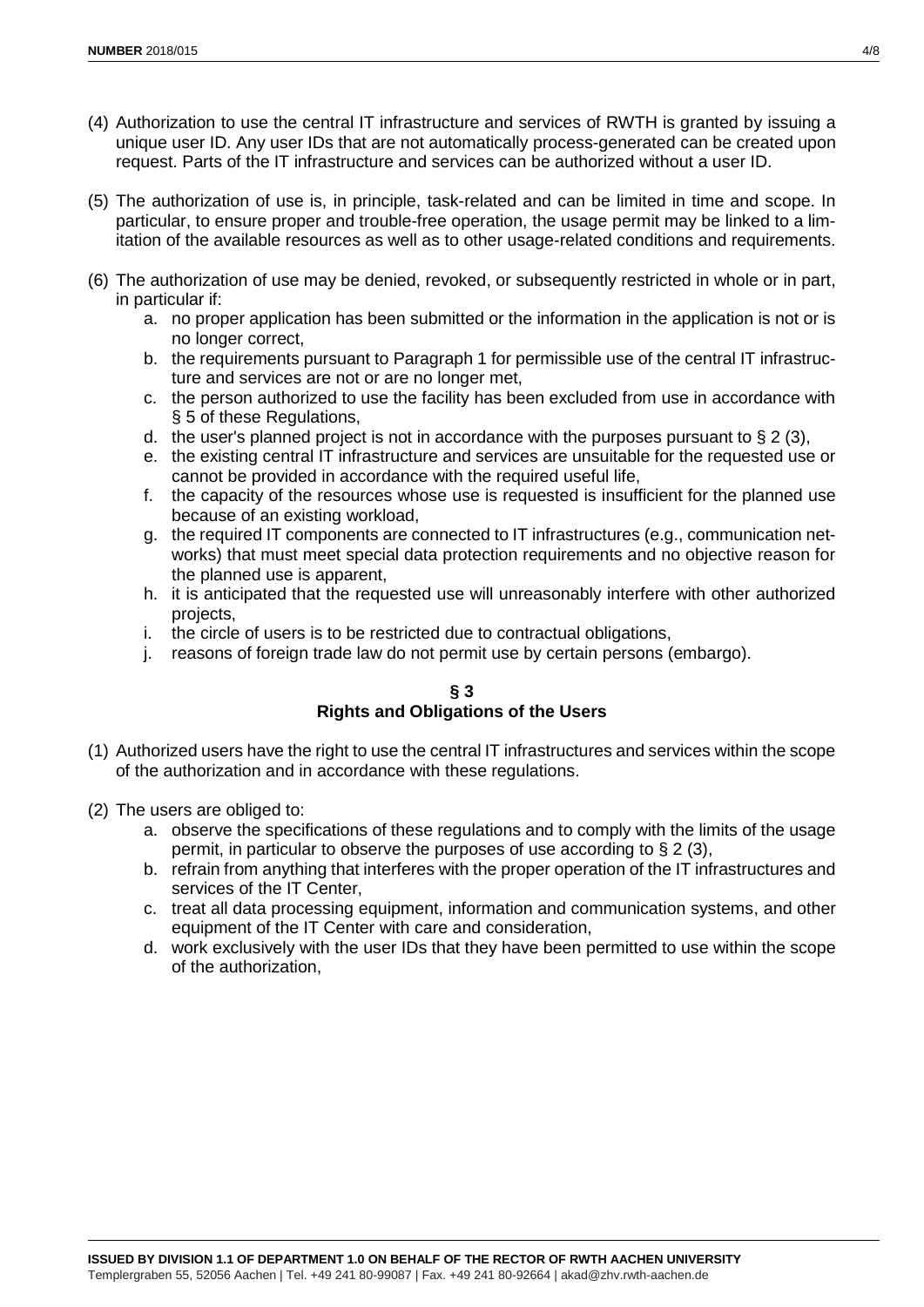- e. not disclose authentication features (e.g. user IDs together with passwords, private digital keys, and private certificates) to third parties and to ensure that no other persons gain knowledge of the authentication features and to take precautions to prevent unauthorized persons from gaining access to the IT infrastructures and services of the IT center,
- f. notify the IT Center if they become aware of the misuse of their own authentication features.
- g. neither determine nor use third-party authentication features (e.g., user IDs with passwords, private digital keys, and private certificates),
- h. not gain unauthorized access to the information of other users and not to pass on, use, or change information of other users that has become known without permission,
- i. when using software, documentation, and other data, to comply with the legal requirements, in particular with regard to copyright protection, and to observe the license conditions under which software, documentation and data are made available by the IT Center,
- j. protect the national and international copyrights, trademark rights, patent rights, rights to names and marks as well as other industrial property rights and personal rights of third parties when using the services,
- k. refrain from retrieving, offering, uploading, or distributing illegal content, in particular content that violates criminal law, data protection law, personal rights, licensing law, or copyright provisions,
- l. not copy or pass on to third parties software provided by the IT Center or the software used to operate the Services, its documentation and data, unless this is expressly permitted, nor to use it for purposes other than those permitted,
- m. follow the instructions of the staff on the premises of the IT Center,
- n. provide proof of authorization to use the device upon request,
- o. report any malfunctions, damage, and errors in IT infrastructures and services of the IT Center to the employees of the IT Center without delay,
- p. not interfere with the IT Center's hardware and software installations and not to change the configuration of the operating systems, system files, system-relevant user files and the network without the IT Center's consent,
- q. coordinate any processing of personal data with the Data Protection Officer and the IT Center and - without prejudice to the User's own obligations under data protection law to take into account any proposed data protection and data security measures required by the Data Protection Officer.
- (3) The head of a facility appoints a contact person for the IT Center.

#### **§ 4 Restriction and Exclusion**

- (1) Users may be temporarily or permanently restricted in their use of the central IT infrastructures and services or excluded therefrom if
	- a. they culpably violate these regulations, in particular the duties listed in § 3, or
	- b. they misuse the central IT infrastructures and services of RWTH for criminal acts or
	- c. RWTH suffers disadvantages due to other illegal user behavior or its reputation or other interests worthy of protection are damaged.
- (2) Measures pursuant to paragraph 1 shall only be taken after an unsuccessful warning has been issued.
- (3) The person concerned must be given the opportunity to comment, unless this is not required by the circumstances of the individual case, for example in the case of imminent danger.
- (4) Upon request, which must be made within six months of the exclusion from use, the IT Center will decide whether to secure the data of the person or persons concerned.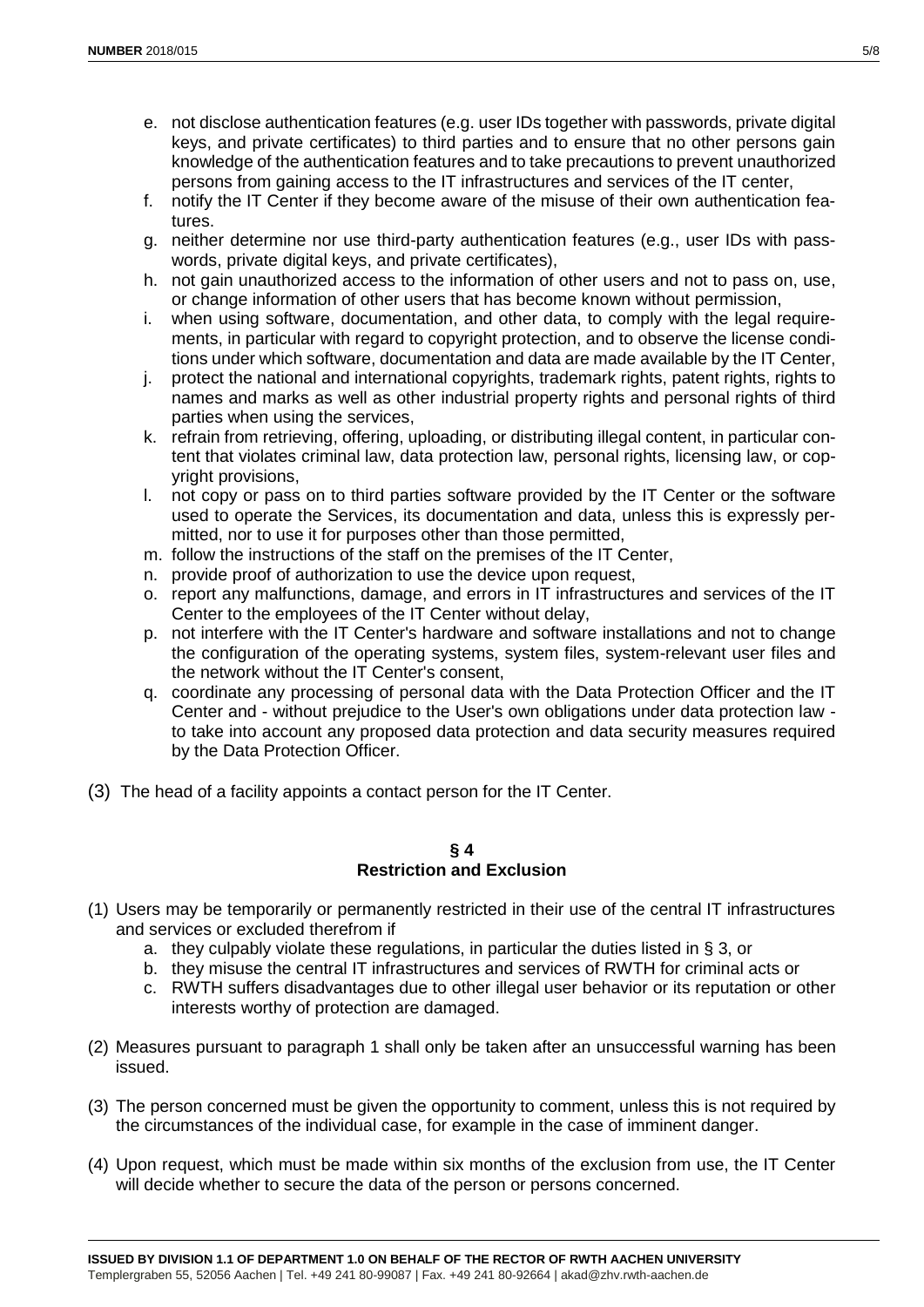- (5) Temporary restrictions on use decided by the head of the IT Center shall be lifted as soon as proper use is restored.
- (6) A permanent restriction of use or the complete exclusion of a user from further use occurs in the case of serious or repeated violations within the meaning of paragraph 1. The decision on this is prepared in the Central University Administration with the participation of the CIO Advisory Board for the Rectorate. Possible claims of RWTH arising from the usage relationship shall remain unaffected.

#### **§ 5 End of the Usage Relationship**

- (1) Without prejudice to the provisions of § 4, admission for use shall end upon loss of status or cessation of the reasons on the basis of which admission was granted.
- (2) The IT Center uses an automated system for identity management to manage and organize the affiliation of members and affiliates of RWTH and other authorized users as defined in § 2.
- (3) The IT Center may delete the user's data six months after termination of the user relationship. The service and labor law obligations of the users after the end of the user relationship with regard to data transfer and data backup and the specifications from the Guideline on Research Data Management at RWTH Aachen University dated March 8, 2016, as amended, remain unaffected.

#### **§ 6 Rights and Duties of the IT Center**

- (1) The duties of the IT Center are described as tasks in the Regulations of the IT Center § 2.
- (2) The IT Center keeps and manages the data collected in connection with the granted user IDs and authorizations.
- (3) Insofar as this is necessary for troubleshooting, system administration, and expansion or for reasons of system security and the protection of user data, the IT Center may temporarily restrict the use of its resources or temporarily block individual user IDs or services, or exclude IT infrastructure and services from access. If possible or permissible, the affected users and persons responsible must be informed of this in advance.
- (4) If there are actual indications that a user is providing illegal content for use on the IT Center's systems, the IT Center may or must prevent further use until the legal situation has been adequately clarified.
- (5) In accordance with the statutory provisions, the IT Center is entitled to document and evaluate the use of the IT infrastructure and services by the individual users, in particular to the extent necessary
	- a. to ensure proper system operation,
	- b. for resource planning and system administration,
	- c. to protect the personal data of other users,
	- d. for accounting purposes,
	- e. for the detection and elimination of faults,
	- f. for the clarification and prevention of illegal or improper use.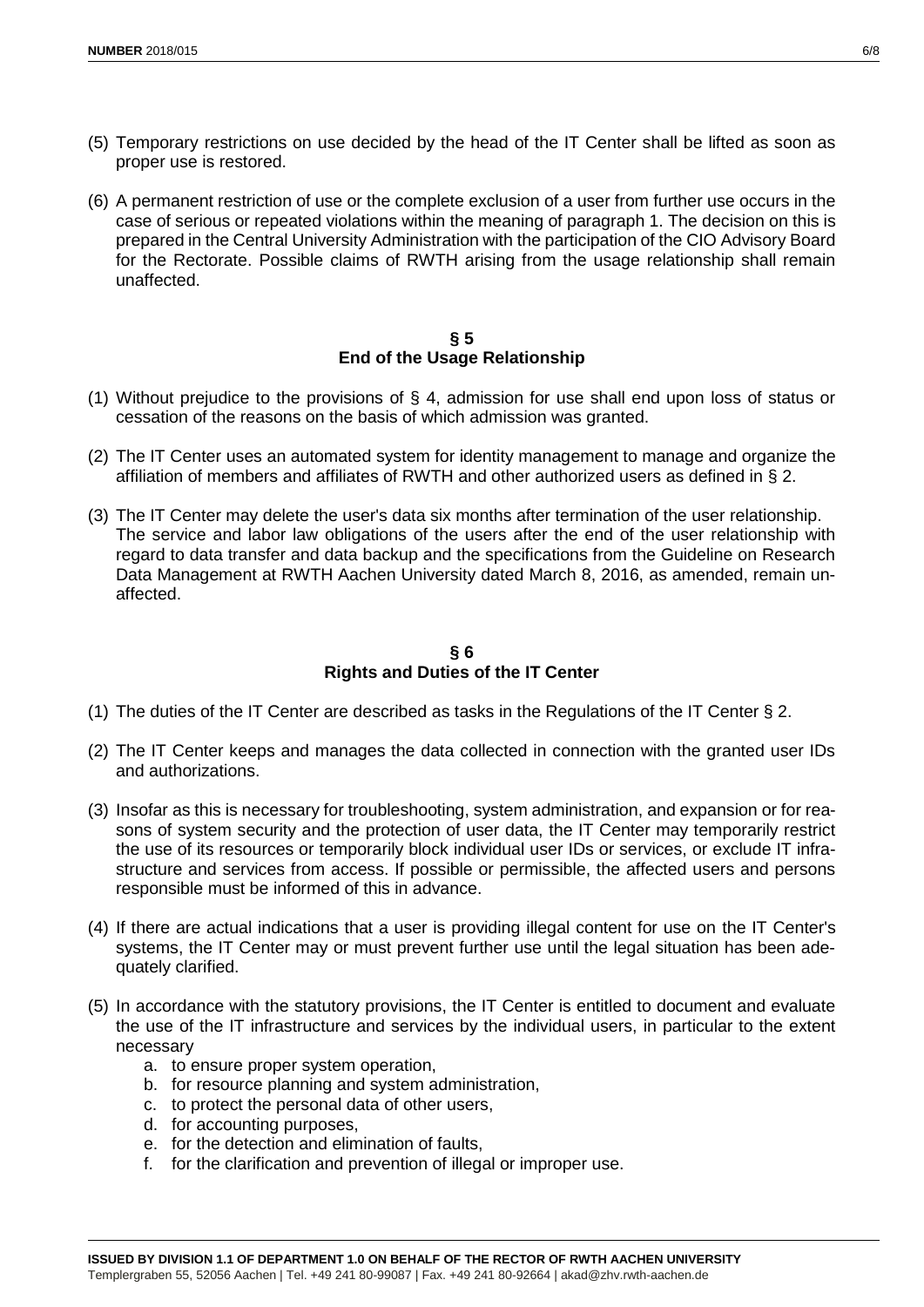- (6) Under the conditions of Paragraph 4, the IT Center is also entitled, in order to detect and eliminate current malfunctions or to clarify and prevent misuse, to inspect those data or files of the users which do not obviously have personal or person-related content, nor are they specially protected as telecommunications content, in compliance with the statutory regulations, insofar as this is necessary. In any case, the inspection must be documented and the user concerned must be notified immediately after the purpose has been achieved. The rights of law enforcement authorities remain unaffected.
- (7) In accordance with the statutory provisions, the IT Center is obliged to maintain telecommunications and data secrecy and to comply with the Data Protection Act for the State of North Rhine-Westphalia.

#### **§ 7 Liability of the Users**

The users are liable within the framework of the legal provisions.

#### **§ 8 Liability of RWTH**

- (1) RWTH does not guarantee that the central IT infrastructures and services are faultless and in operation at all times without interruption. However, the aim is to achieve a high level of availability within the existing possibilities. Possible data loss as a result of technical malfunctions and the disclosure of confidential data by unauthorized access by third parties cannot be ruled out.
- (2) RWTH assumes no responsibility for the faultlessness of the applications and IT infrastructures and services provided. RWTH is also not liable for the content, in particular for the accuracy, completeness, and timeliness of the information to which the IT Center merely provides access.
- (3) In all other respects, RWTH shall only be liable in the event of intent and gross negligence on the part of its employees, unless there is culpable violation of essential contractual obligations or of life, body, and health. In this case, the liability of RWTH shall be limited to typical damages foreseeable at the time of the establishment of the user relationship, unless intentional or grossly negligent conduct is involved.
- (4) Possible official liability claims against RWTH shall remain unaffected by the above provisions.

#### **§ 9 Entry Into Force**

These regulations come into force as an Official Announcement of RWTH on the day following their publication.

Issued on the basis of the resolution of the Rectorate of RWTH Aachen University of December 18, 2017 and consultation by the Steering Committee for the IT Center.

> Rector of RWTH Aachen University